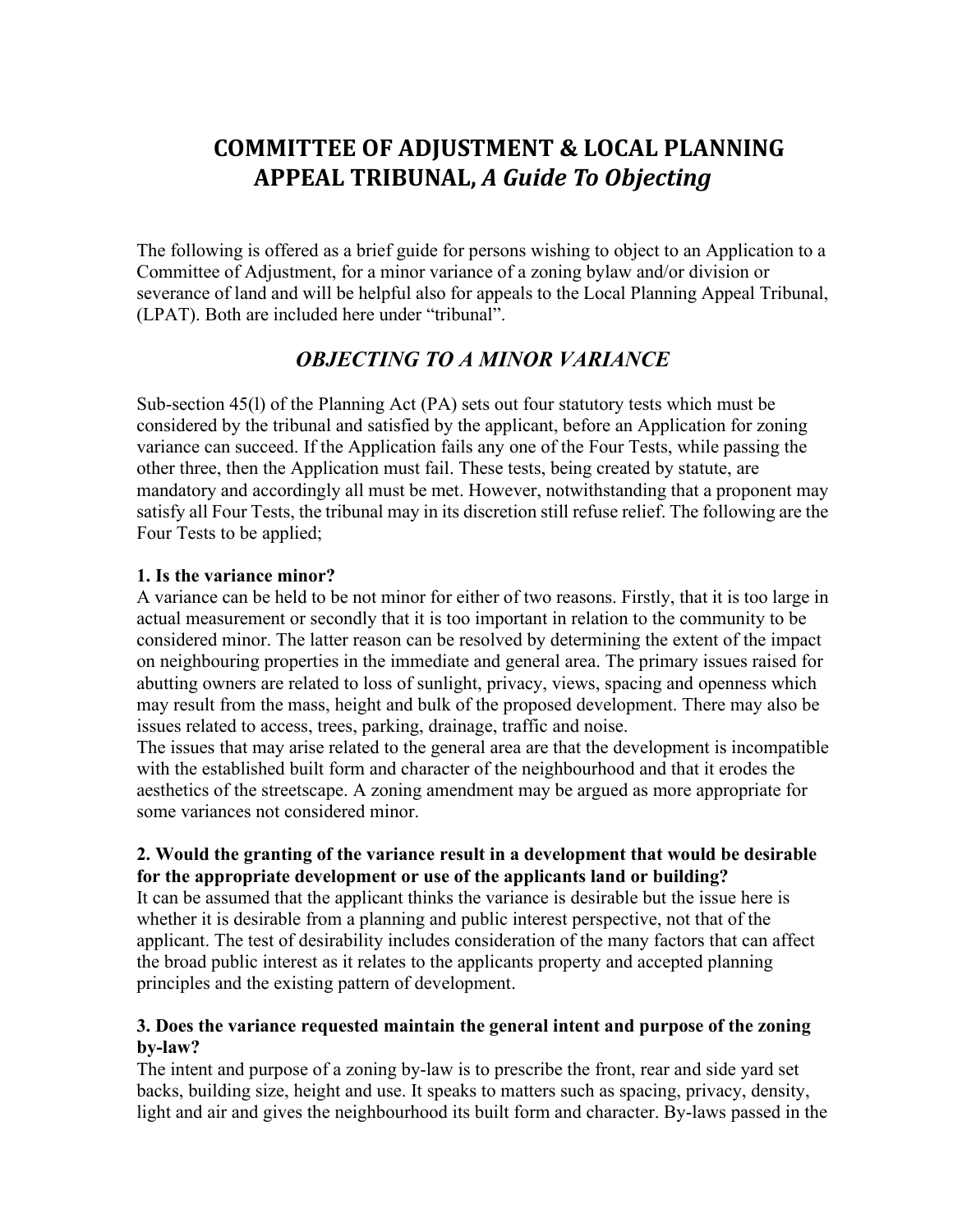earlier part of the last century when our older communities were developed tended to be more restrictive than the present ones leaving these areas more vulnerable now to the current policy of intensification and so called "infill", the current euphemism for demolition and redevelopment. A proposed redevelopment which is not compatible with existing homes in the neighbourhood with respect to size and setbacks, insensitive to issues such as privacy, scale and spacing and detrimental to the streetscape or the character of the neighbourhood, should not pass this test. Familiarization with the local architectural and zoning history, (were earlier by-laws more restrictive?), registered plans and lot sizes will be helpful here.

### **4. Does the variance requested maintain the general intent and purpose of the Official Plan (OP)?**

The OP, although a city document, derives its authority from section 16 of the PA and is the overall master-planning document for the city. It contains the goals, objectives and policies to guide future land use and development within the city and contains elements of the provincial government's intensification policy including a requirement that new development respect the character of existing neighbourhoods. This document must be researched and the provisions supporting your case documented.

In 2016 the Smart Growth For Our Communities Act came into force and amended the PA to allow the province, (by passing new regulations under the Act), and local municipalities, (by passing a by-law), to provide additional criteria to which a minor variance would need to conform in addition to satisfying the above Four Tests. As of this date the province has not acted on this new initiative nor has the City of Ottawa but this must be monitored.

#### **Provincial Policy Statement**

Under the Planning Act, the Minister of Municipal Affairs from time to time issues a Statement on matters of provincial interest related to land use planning and did so most recently in 2014. Part V of this Statement embodies the provincial initiatives of intensification and redevelopment and persons objecting to matters coming before planning tribunals should be aware of it as under subsection 3(5) of the PA the decisions of all planning tribunals are required to be consistent with the Provincial Policy Statement (PPS). This Statement may be read at [www.mah.gov.on.ca.](http://www.mah.gov.on.ca/)

The above subsection 3(5) also requires that all planning tribunal decisions conform to any relevant Provincial Plans. These are recited in subsection 1(1) of the PA under the heading "Provincial Plans", (a) to (f).

#### *ASSESSING AN APPLICATION*

THE FIRST STEP in assessing an Application is to examine the relevant zoning by-law and the building plans filed with the tribunal and determine the extent of the variance(s) and what planning issue(s) it may give rise to.

THE SECOND STEP is to research the OP and PPS and document any provisions which are relevant to the planning issues.

THE THIRD STEP is to consider the Four Tests and assess to what extent their requirements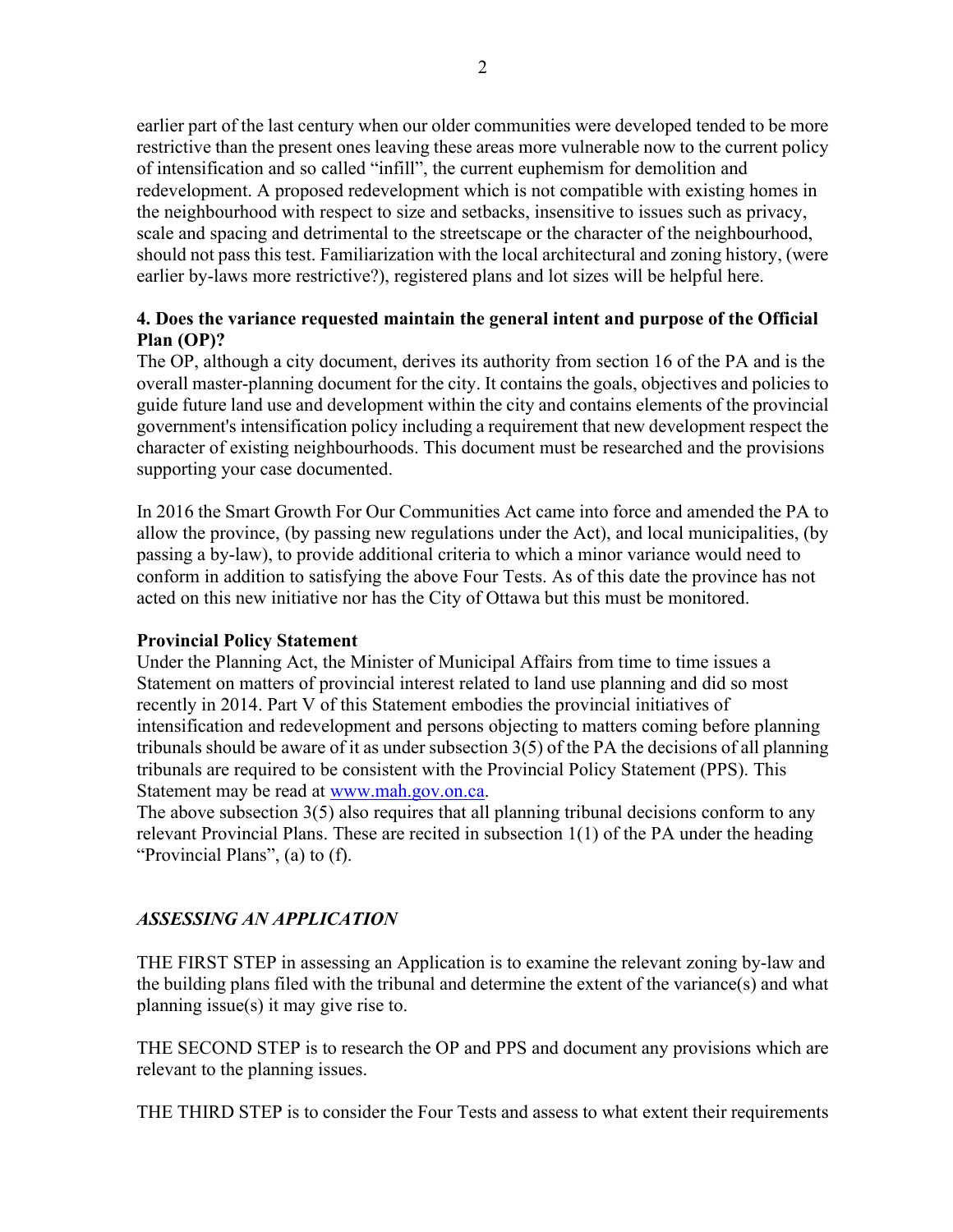have been met by the applicant.

THE FOURTH STEP is to list your objections and marshal the hard evidence necessary to support your case before the tribunal, keeping the focus on the Four Tests. The case will be decided on how well these tests have been responded to.

All Applications are referred to the city's planning department and the member assigned to your case may be helpful in assisting you to assess an application.

# *OBJECTING TO A LAND SEVERANCE*

A severance of land Application is a request to sever one parcel from another and thereby create a new lot on which a building can be constructed and separately sold. Often an Application for a minor variance will also include a request for a severance, however, it must be borne in mind that when such a joint Application is made, a severance cannot be granted unless the minor variance is first approved.

The tribunals authority to grant severances is found in section 53 of the PA and the criteria that must be addressed in hearing these Applications is found in subsection 51(24) of that Act. The latter sub-section contains thirteen items of which the following five are usually the most relevant;

- 1. The effect of development of the severance on matters of provincial interest. (See PPS).
- 2. Whether the proposed severance is premature or in the public interest.
- 3. Whether the plan conforms to the OP and adjacent plans of subdivision, i.e. neighbouring lot sizes.
- 4. The suitability of the land for the purposes for which it is to be severed.
- 5. The dimensions and shape of the proposed lots.

Many of the quality of life issues referred to above that are relevant in considering a minor variance, will also be applicable in assessing a severance Application. The comments concerning the Provincial Policy Statement, seen above in item 1, apply here also. An assessment here will involve reviewing that document as well as the OP. It is important to note that sub-section 51(25) of the PA authorizes the Committee to impose such conditions on the approval of a severance as in its opinion are reasonable.

The steps to be taken when assessing a severance Application will be the same as a minor variance except that the five criteria referred to above will take the place of the Four Tests.

The Planning Act and the Official Plan are easily accessed on the internet.

# *THE ISSUES*

The following are the issues that most often arise and are argued before the planning tribunals.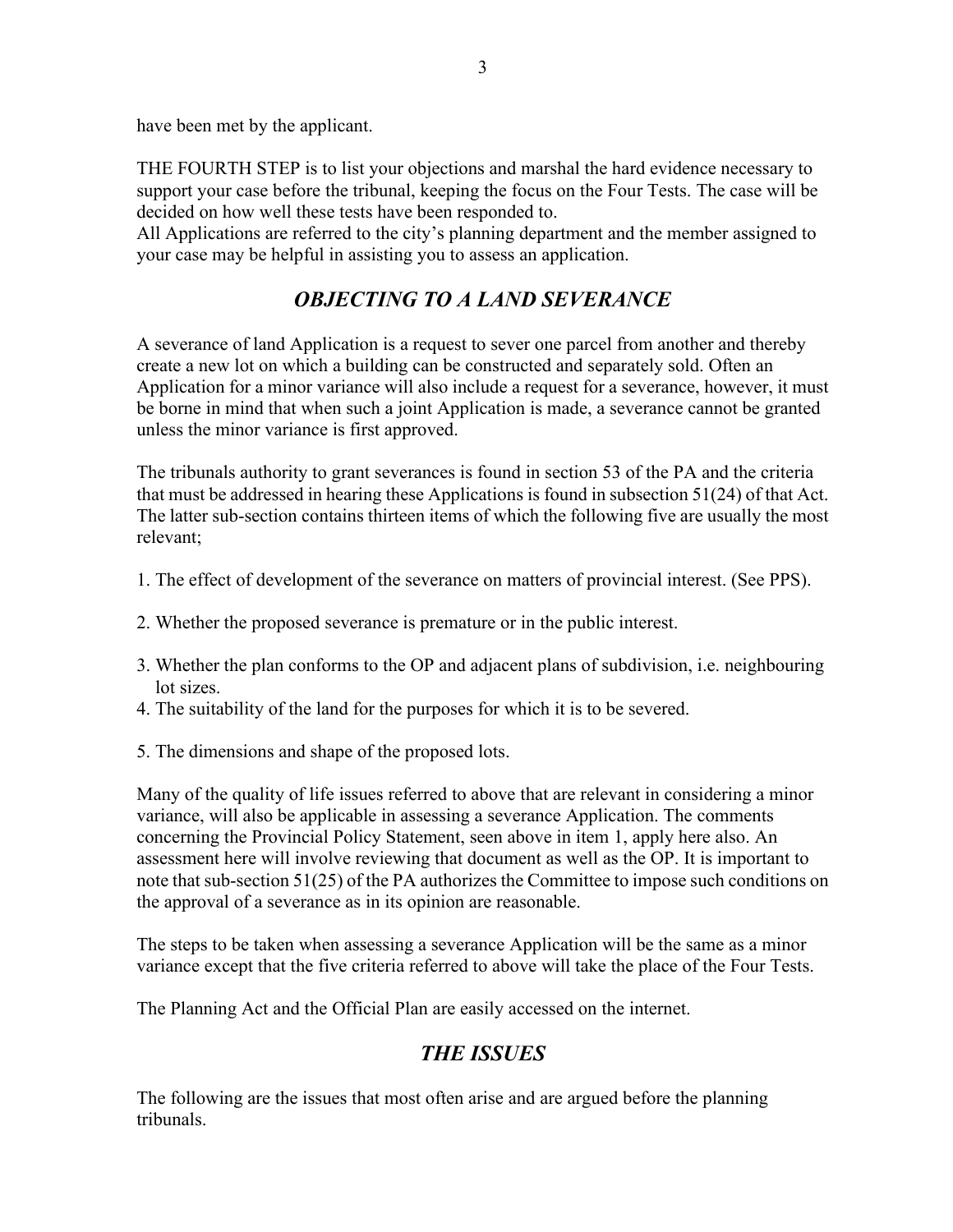#### **CHARACTER OF THE NEIGHBOURHOOD**

The built form of the neighbourhood should be considered to see whether it exhibits a reasonably uniform building period in style or design, scale and spacing. If it does, then irrespective of whether the zoning by-law or intensification policies now permit a larger structure, the character of the neighbourhood is deserving of protection and this will be a factor considered by planning tribunals. New development should be compatible and respect the established physical character of the neighbourhood. Proposed re- developments which may be considered: out of scale; out of character; inappropriate; destabilizing the character of the neighbourhood; a break in the pattern of the neighbourhood; insensitive; visually incongruous or detrimental to the streetscape, should be discouraged and objected to. All of these terms have been employed in Reported Decisions dismissing redevelopment proposals. Building and streetscape photos will be helpful in arguing this issue. Apart from the built form and heritage arguments that may be advanced here, it should be said that a primary factor often considered by people motivated to purchase in a particular neighbourhood, is the degree of spaciousness, sunlight and privacy that was dictated by the zoning by-laws existing when the neighbourhood was developed. They paid a higher purchase price and higher annual taxes for the enjoyment of these qualities and are entitled to protection from a reduction in zoning standards. Some consider zoning by-laws a community contract enshrining the rhythm and character of a neighbourhood and it has been argued that residents should be able to rely upon a municipalities former zoning policies and consider it a breach of trust when they are diminished.

#### **LIGHT, PRIVACY and VIEWS**

While there is no legal right in Ontario to sunlight, privacy or views, the planning tribunals have often in the face of insensitive development granted relief to neighbouring owners facing the loss of these qualities. The issue is not whether neighbours have a right to "light, privacy and views", (they don't), but whether a proposed obstruction to such long established amenities is of such a magnitude as to cause an unacceptable adverse impact upon the neighbourhood to the point where the intent and purpose of the zoning by-law is not maintained. (Test 3)

#### SUNLIGHT

Shadowing is the result of overbuilding and an insensitive increase in mass, height and bulk. Where this is a serious issue, it will warrant a sun and shade study which is easily obtainable. Such an objective and professionally qualified Report will greatly increase the chance of success in this issue. The number, size and location of windows in your home and the nature of family activities inside the areas served by those windows, (e.g. early morning sun in a breakfast room), will be important factors in assessing the impact on a families quality of life as will the loss of enjoyment in gardening and other outside activities in areas to suffer shadowing. The advent of solar panels moves this issue beyond simple quality of life and introduces an economic factor to be considered.

#### PRIVACY

There is recognition in Reported Decisions for the degree of discomfort for which a sense of being exposed can bring and proposed overbuilding allowing an overview of neighbouring properties is discouraged. Visual intrusion of this nature can take the form of views into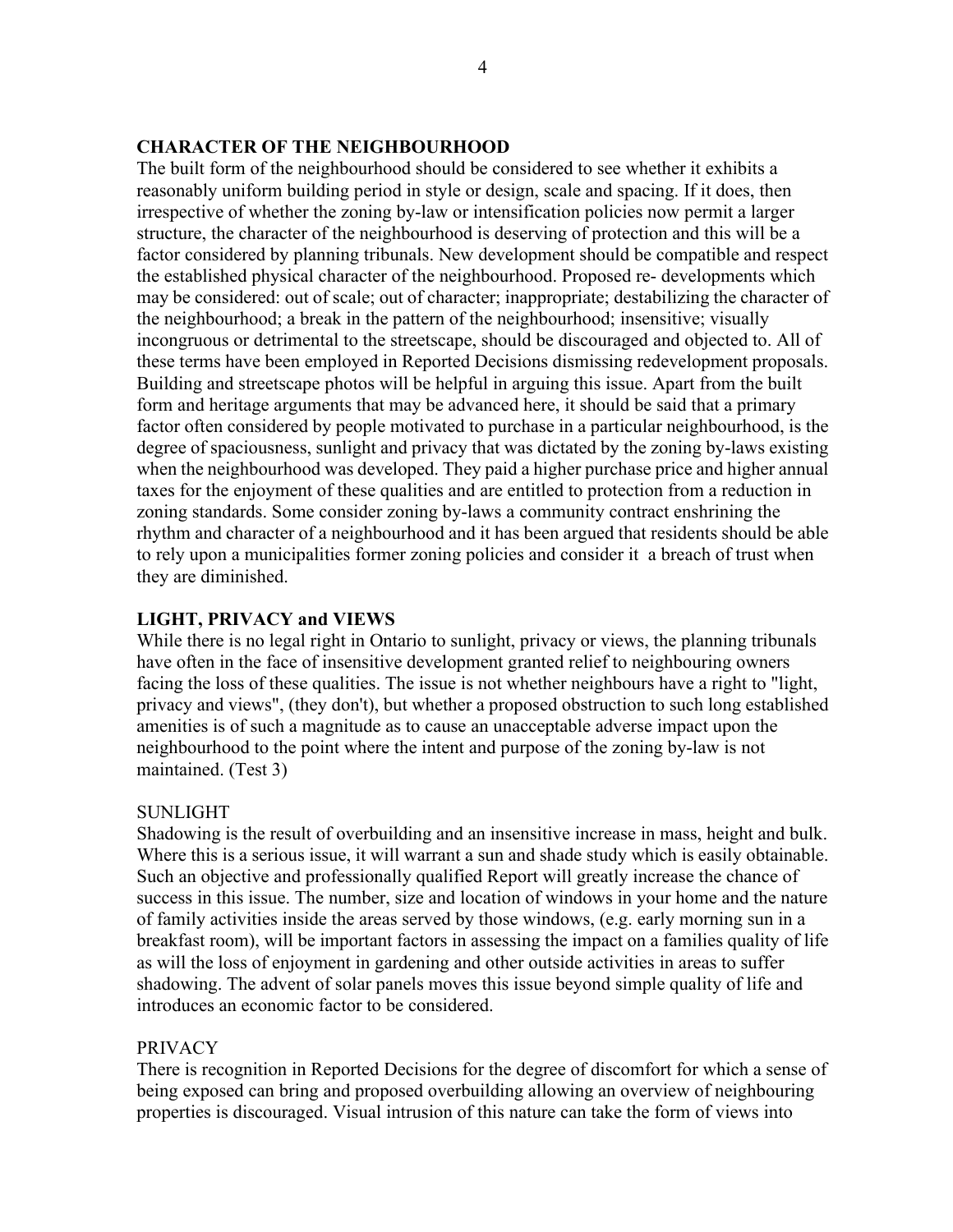windows of abutting homes or overviews of gardens and other outside private family areas. Exterior upper storey decks and the number, size and location of windows in both the proposed and abutting houses will be important factors.

#### VIEWS

While as stated there is no legal right to a view over the property of others, where privacy is not an issue, planning tribunals have on occasion protected the views and visual enjoyment of open areas shared by the community as a whole and the negative impact of insensitive and obstructive overbuilding on greenery and openness can be argued.

### **MASS, BULK and HEIGHT**

In establishing the front, side and rear yard setbacks and allowable height, zoning bylaws dictate the maximum legal size of a residential structure. Seeking variances to overbuild beyond what is allowed as of right frequently raises issues of mass, bulk and height. Computer or actual modeling can be useful in dramatizing existing, as of right and proposed developments and the comparative effect on adjoining homes. A factor for consideration is whether the proposed construction is limited to the rear yard or does it impact on the openness and spacing of the streetscape and by encroaching into the side yards create a windowless barrier effect to the neighbours. A subject to be raised here is whether some part of the proposed structure can be reduced in mass or height to minimize the impact on neighbouring homes.

#### **DRAINAGE**

The foundations of older homes are particularly vulnerable to water leakage and lot drainage problems created by any redevelopment must be addressed. It is against the law for existing grades to be altered, in any manner or for any reason, to the detriment of abutting properties Most municipalities have drainage by-laws which may be referenced here.

#### **BUILDING MAINTENANCE**

Variance Applications for a reduction in side yards may create serious access problems with respect to re-roofing and general maintenance work respecting abutting properties and this must be argued where a reduction would impede these necessary activities.

#### **TREES**

The issue here is the impact on neighbouring properties from loss with respect to screening, shade and greenery. Questions to be raised are how many trees, or roots, are to be lost, condition or health of trees and age. An arborist may be consulted for a Report. Replacement or replanting may be negotiated if there is sufficient space and sunlight and the tribunals have often imposed these conditions as a qualification of consent. The arguments of adjoining owners will be assisted by Ottawa's new Tree Protection By-law No. 2020-340 which among many new tree and root protective provisions, requires a permit to injure or destroy a tree on private property measuring 30cm, (12 inches), or more at breast height.

#### **TRAFFIC and PARKING**

In certain busy locations traffic may be a problem and this issue should be raised. Larger residential structures, intensification and redevelopment policies will inevitably result in more occupants per building as well as persons visiting. This leads to developers attempting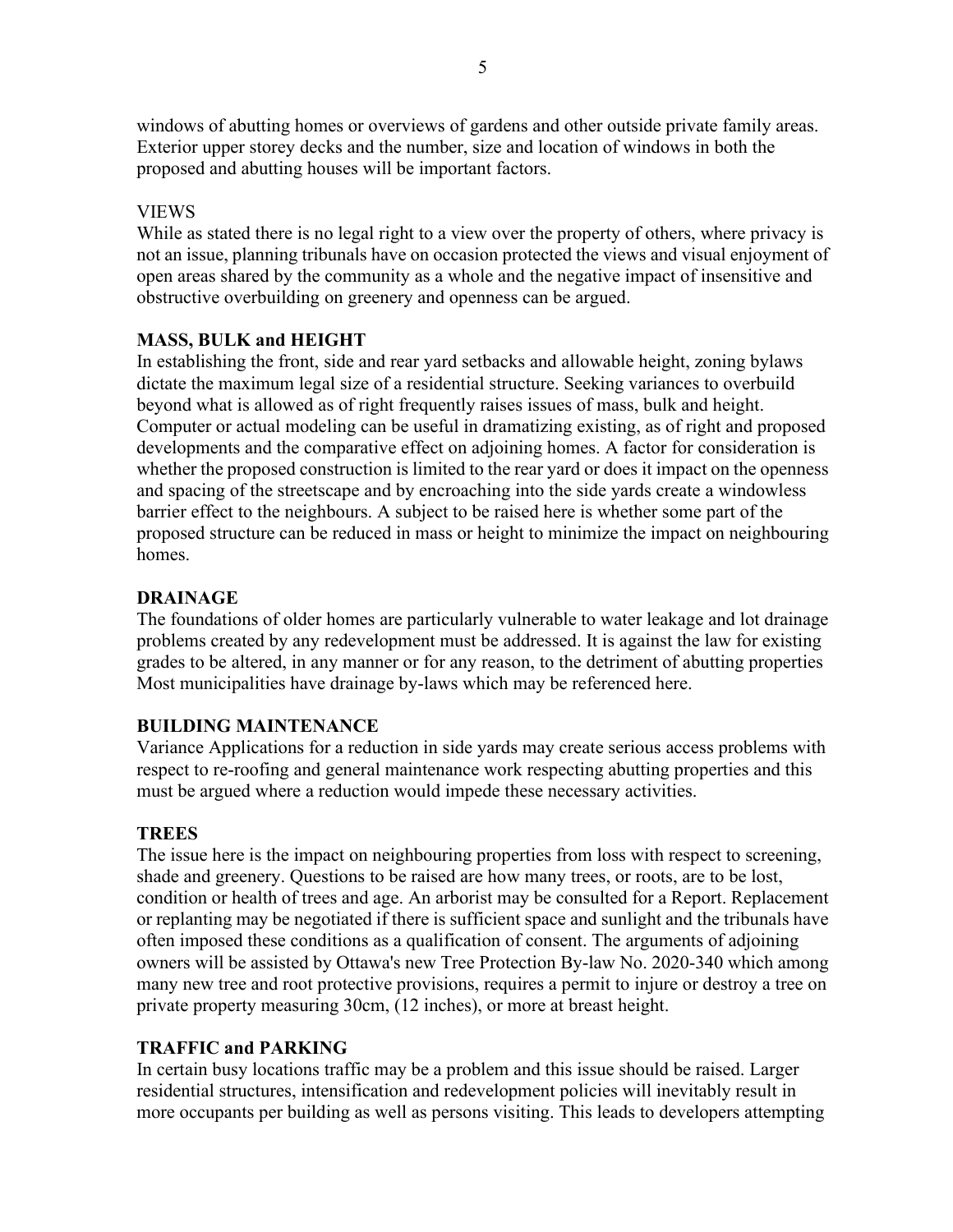to accommodate more vehicles on site creating problems related to troublesome automobile easements as well as street and unlicensed front yard parking with visual impacts on adjoining yards and streetscapes, the negative aspects of which can be argued.

#### **NECESSITY**

The question should always be asked as to whether need can be shown for an increase in floor space. How many occupants will there be? Can the increase in density and the impact on the abutting owners and neighbours be warranted where no hardship or compelling reason or need can be demonstrated for overbuilding? Can the developer's requirements be met with a structure within the limits of the existing by-laws? Can the height or mass be reduced? Although not one of the four Statutory Tests, variances have been refused where the applicant has been unable to give persuasive reasons beyond whimsy, convenience or profit, none of which are considered valid reasons by planning authorities. Need is a valid issue to be raised and may be the straw that would tip the scales in the objectors favour.

# *PROCEEDING WITH AN OBJECTION*

Some Applications will be of no significance and may be ignored, however, others may have considerable impact on abutting and neighbouring homes and will require time and research if they are to be successfully opposed. The following is a brief summary of matters to be considered if proceeding with an objection;

1. Attend the Committee of Adjustment offices to get the details of what is proposed. What can they do as of right and how much more is being sought? Re-attend shortly before the hearing to examine material filed by others which may assist or require a response.

2. Engage neighbours to rally their support.

3. Solicit the community association to support your case with a letter to the tribunal or personal representation at the Hearing.

4. Consult your ward council member for a letter of support or personal representation at the Hearing.

5. Consult with the city planner assigned to the case and ask for a copy of the planners Report.

6. Ask the developer to attend a meeting with affected neighbours to discuss problems and possibly negotiate some issues.

7. Attend the Hearing to personally voice your objections or, if unable, support others in doing so and whether you speak or not, file a letter with the Committee stating your objections, (with reasons), and encourage other neighbours to do likewise.

Except in routine cases involving minimal impact on neighbouring properties, applicants seeking deviations from city zoning standards will often have professional consultants such as architects or planners all of whom are familiar with the process and have been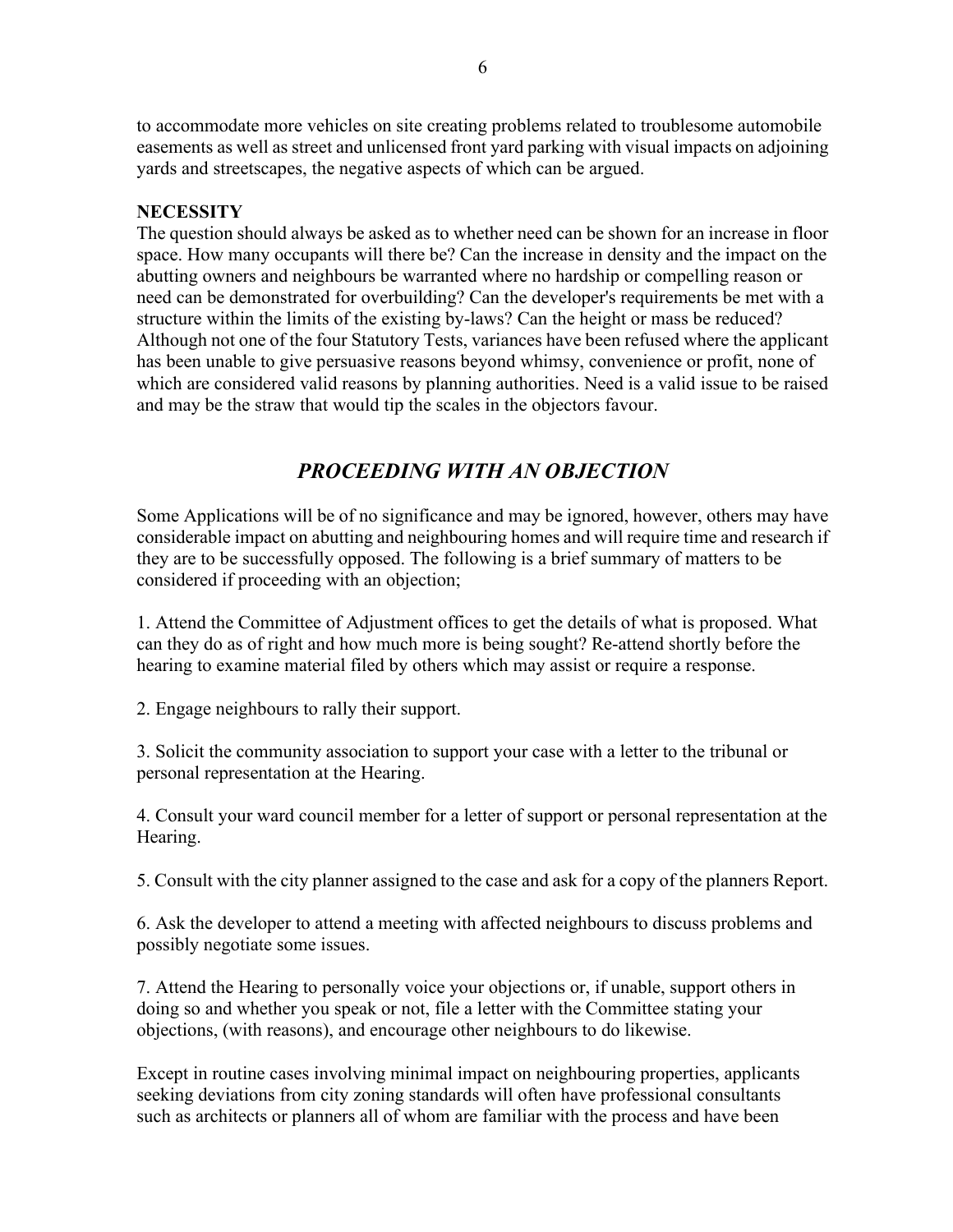working on the project for many months. Neighbours lacking knowledge and experience in the process and addressing the relevant issues must consider retaining professional assistance if they wish to successfully resist the Application. Hearing adjournments can be easily obtained to allow for more time when necessary. In all events, if the city planner's Report is favourable to the objector's position, he or she can be subpoenaed to give supporting professional evidence without any expense. Experience has shown that planning tribunals most often agree with the municipal planning staff.

LPAT and former OMB Decisions are available on line for many years back. These give an analysis of cases appealed from committees of adjustment and provide useful knowledge of the planning issues and related arguments, for and against. A word of warning here, unlike Courts of law, planning tribunals are not bound by previous decisions, however, notwithstanding this they can be cited if highly relevant and may prove influential. The LPAT web site is Elto.gov.on.ca. For assistance you may call 416-212-6349 or toll free 1-866-448-2248.

# *THINGS YOU SHOULD KNOW*

#### **BURDEN OF PROOF**

Legal Doctrine assumes the validity of the status quo and accordingly places a heavier burden of proof upon the party seeking a change. This means that a developer requesting a change must demonstrate a stronger case than the persons objecting. At the Hearing, the developer must make out a prima facie case that the relief sought satisfies good planning principles which raises a presumption in his favour. This will be more easily done if the developer has adduced professional evidence. The burden of proof then shifts to the objector who must adduce evidence to rebut this presumption. If at the conclusion of the hearing the scales are evenly balanced, the developer must fail. For the proponent to succeed his case must be stronger than yours and if you feel that it is no better, or worse, you may discretely remind the tribunal of its obligation in this respect.

#### **EVIDENCE**

An objector cannot go before the tribunal with a few unsupported catch phrases. Community sentiment and unsupported opposition are not accepted. All arguments must be backed up with hard evidence. Vague, general statements, wishes and anecdotal observations will not succeed against expert witnesses, consultants Reports, studies, plans, photos, computer and actual modeling, visual aids and other professional planning evidence. This is what is meant by "hard evidence". When faced with this type of professional evidence, often long in the making, the objector will unfortunately have no choice but to compete at the same level. Unlike traditional courts, most of the work of planning tribunals involves not questions of fact, but rather of opinion. Professional opinion is what the experts provide to tribunal members who may have no training or special knowledge of planning and this is why it is so often said that experts rule these tribunals. Although not always achieved, the acknowledged governing factor in deciding these cases is the application of good planning principles and ordinary ratepayers, while politely listened to, will normally be considered unqualified to give opinions on planning matters. If the objector has not retained an expert to establish rebuttal evidence, under the rules of evidence the professional opinion of the developer's expert will be accepted. Consultants may be retained by objectors to provide expert evidence,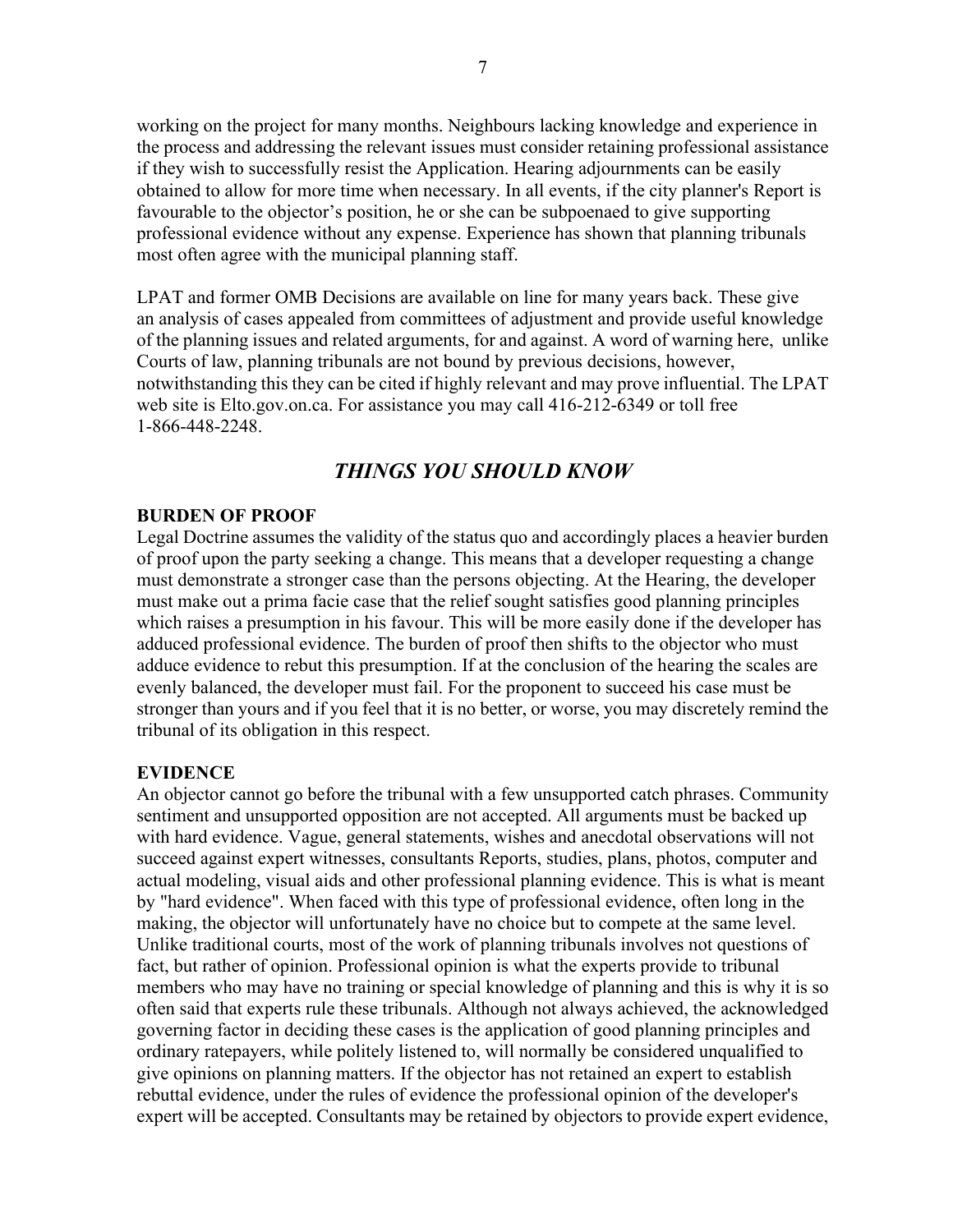however, consideration should also be given to subpoenaing a city planning official if he has raised concerns in his Report and his professional evidence will buttress your case.

#### **STUDIES & REPORTS**

Impact Studies and Reports may be ordered from professional planners and other consultants on all municipal planning issues for presentation at hearings. Demonstrative evidence such as computer and actual modeling of existing, as of right and proposed redevelopment is obtainable as are sun and shade studies graphically illustrating shadowing by proposed redevelopment in all seasons and daylight hours. It will be necessary for the author of the Report or Study to attend the hearing to respond where necessary to opposing opinions or questions raised

#### **PLANNING TRIBUNALS ARE NOT INDEPENDANT**

Ontario planning tribunals do not enjoy the independence of traditional courts of law. Despite their web site declarations they are not independent bodies. They are creatures of the provincial government and must heed statutory requirements and government directives and policies such as those set out in sections 2 and 3(5) of the PA and elsewhere. Their members cannot render the decisions they would sometimes like to. The reconciliation involved in preserving built communities while at the same time pursuing the government's intensification and other policies has become a very difficult exercise for planning tribunals and given that these tribunals are sometimes considered pro-development, it is indeed a hard road.

#### **SURVEY**

Owners abutting redevelopment sites should be knowledgeable regarding the location of their lot lines and aware of section 443 of the Criminal Code which makes it an offence to move or disturb survey bars, even temporarily, as developers have frequently been known to do when excavating or landscaping.

#### **AIR & SUBTERRAINIUM RIGHTS**

One of the results of intensification has been an increasing number of Applications for seriously compressed side yard setbacks, and the threat of construction close to a lot line will always have an understandably disquieting affect upon an adjoining owner. Accordingly it should be understood that the law provides owners abutting redevelopment sites with an absolute, exclusive and undisturbed title to the limits of their lot lines, including the air space above and the subsurface terrain below, and a trespass of any nature whatsoever, on, above or below grade, is actionable. There is also an absolute right to ground support so that any cave in, subsidence, erosion or foundation damage is also fully compensable.

#### **EASEMENTS**

The increasing requests for the narrowing of rear and side yard setbacks caused by over building, may necessitate the creation of easements by the developer for parking, access, building maintenance and servicing. While not affecting adjoining owners, the existence of these easements can be a source of problems and disputes related to their use and maintenance and for this reason the necessity for a developer to create easements is not always looked upon favourably by the planning tribunals. It should not be forgotten by neighbours objecting to a proposed redevelopment that easements do not improve the developer's case even though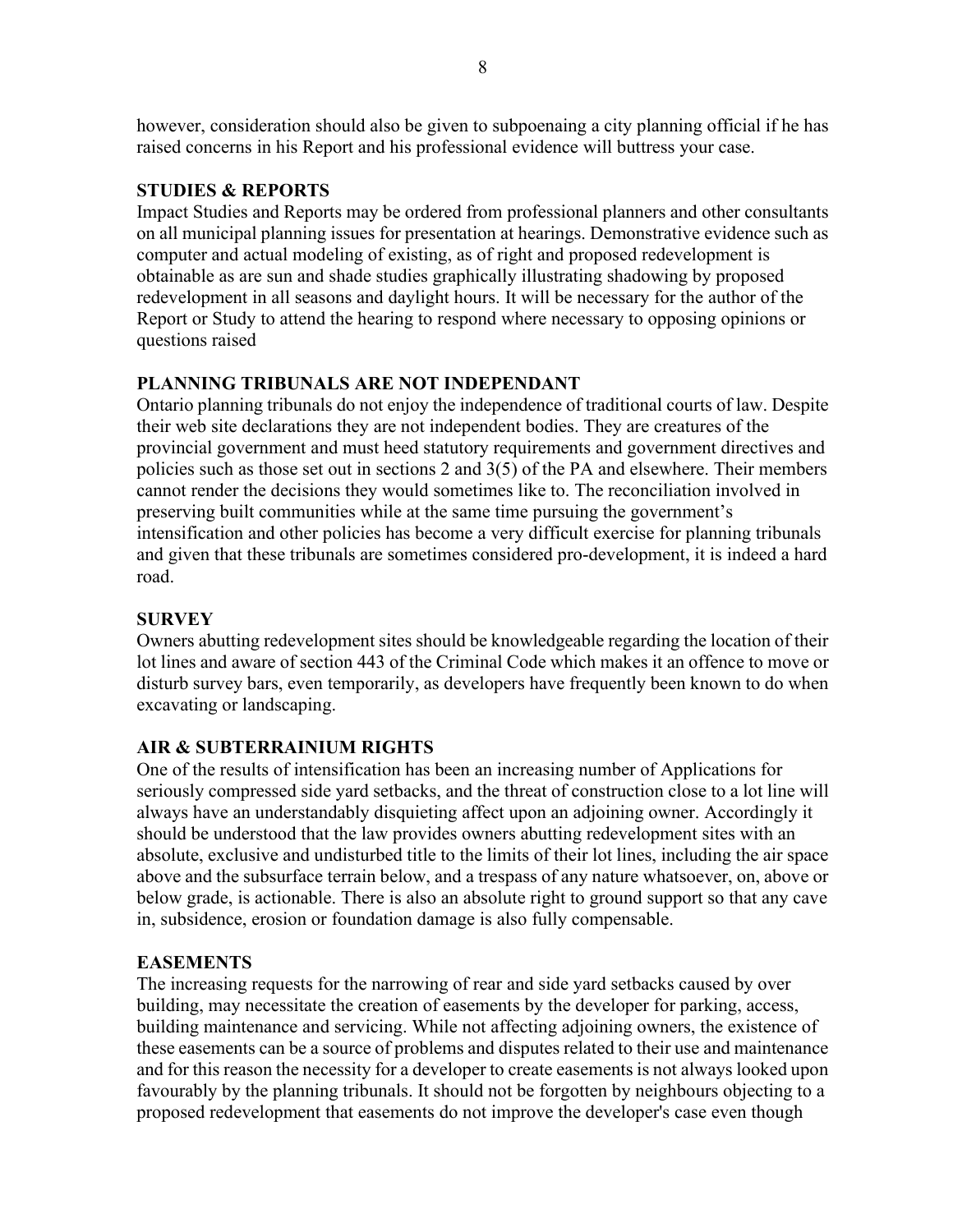they may have no affect on abutting properties.

# **HERITAGE**

Inquiry must be made to determine if the subject property falls under any of the following heritage categories;

- A. Designation under Part IV of the Ontario Heritage Act, (OHA).
- B. Inclusion in a HERITAGE CONSERVATION DISTRICT, (HCD), under Part V, OHA, and identification as a contributing building, having similar protection as under A, or as a non-contributing building where demolition or exterior modifications will require approval and must not damage cultural heritage values of HCD.
- C. Inclusion in the OTTAWA HERITAGE REGISTER, under section 27, OHA, which indicates a building of heritage interest to the city and 60 days notice of intention to demolish must be given to allow the city to make a decision on Designation under Part IV, OHA.
- D. Inclusion in a HERITAGE OVERLAY, under section 60, Bylaw 2008-250, which places restrictions on additions to an existing building or the redevelopment if demolished.
- E. Inclusion in a MATURE NEIGHBOURHOODS OVERLAY, under sections 139 & 140, Bylaw 2008-250, which requires a Streetscape Character Analysis to be undertaken.
- F. Inclusion in an area specified by the Provincial Policy Statement and supported by the cities OP requiring that development on lands adjacent to an HCD or a Part IV Designation be evaluated to ensure the heritage attributes of the protected property be preserved.

It must be noted that items D, E and F, above, involve zoning bylaws and are accordingly subject to minor variance applications.

An inquiry with the cities heritage authorities will determine if the subject property falls under any of the above categories and if so will support an argument concerning the retention of its heritage attributes. Refer Planning, Infrastructure and Economic Development Department, 110 Laurier St. West, 4th Floor, Ottawa, K1P-1J1, T. 613-580-2424 ext. 21586

# **BUILDING PERMIT APPEALS**

Under subsection 25(1) of the Building Code Act, a municipality's decision to issue a building permit can be appealed within 20 days of its issuance by any neighbor, or group of neighbours, who consider themselves aggrieved by the decision, if the proposed building contravenes any applicable law. The term applicable law has been defined in sentence 1.4.1.3. (1) of Division A of the Ontario Building Code and includes zoning by-laws passed under section 34 of the PA.

# **RIDEAU CANAL**

The Rideau Canal, being an UNESCO World Heritage Site, the federal government, under Parks Canada, has certain obligations related to site preservation and protection with respect to development within a 30 meter buffer zone from the canal. If this is a consideration, Parks Canada should be notified as should the local municipality which is also involved. A Cultural Heritage Impact Statement is required under section 4.2 of the Ottawa OP for the